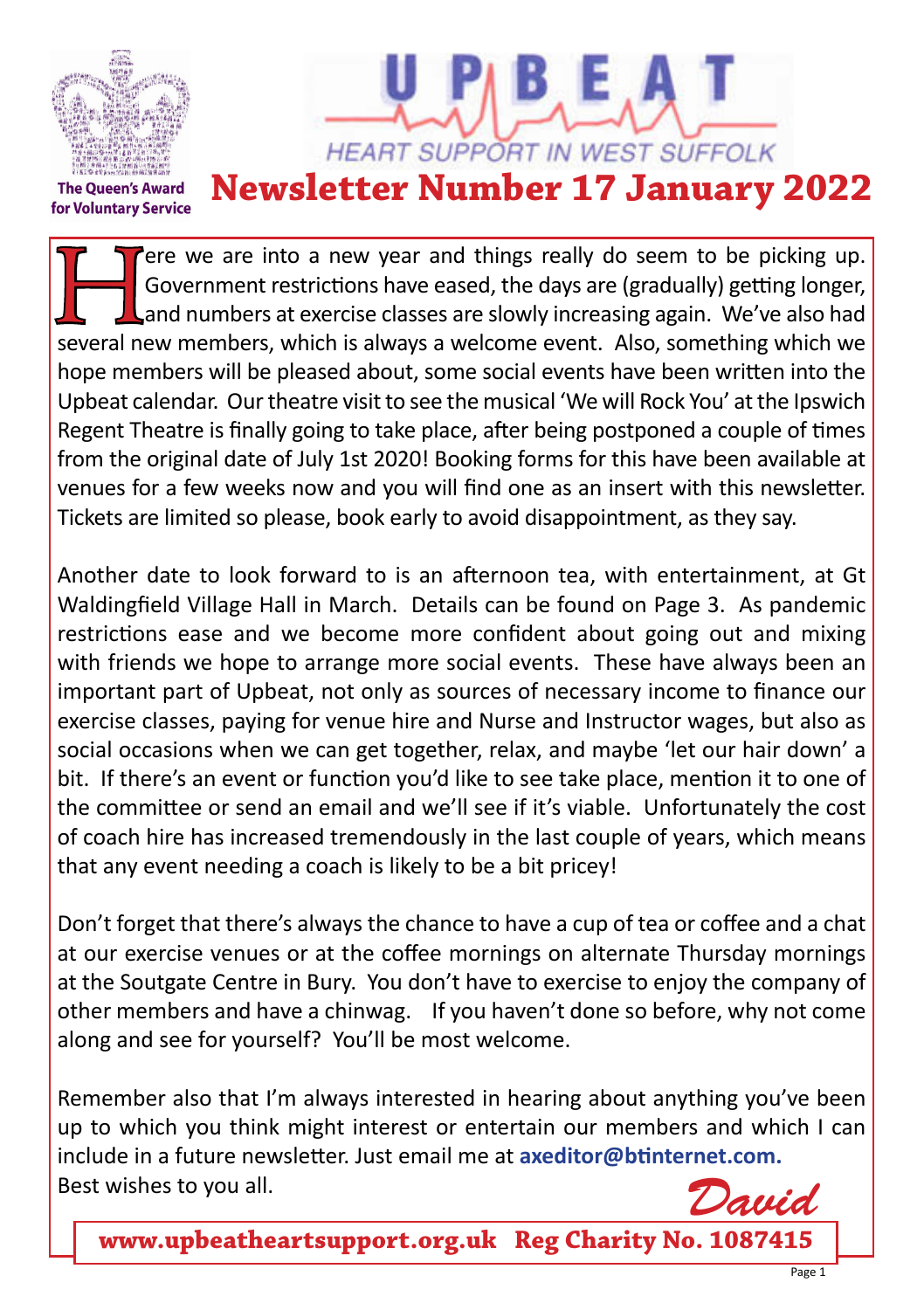## **A Few Words from Upbeat's Chairman**

Now we are all into the New Year we look forward to better and happier times.

As previously mentioned Upbeat are holding a memorial service at the New Bury Community Centre, 1 Charles Place, Bury St Edmunds, IP32 6TD on Monday 7th March at 11.15 am. We hope family members and friends of loved ones who are sadly no longer with us will attend this simple service where we can pay our respects and share the loss together. We hope you can provide a photo to put up on a memory board. Please send this digitally if you can to David Axton our Editor on axeditor@btinternet.com.

Refreshments will be provided at the end of the service and we look forward to seeing you there.

Looking forward we are going to start up the social group again and our first event will be Afternoon Tea. See the notice on Page 3. Please support us at this event as it will be a lovely afternoon.

We will also be going to see "We Will Rock You", a really fun show featuring the music of Queen. (Who doesn't love Freddie?) Full details and booking forms are enclosed in this newsletter. Tickets are limited so hurry to ensure you get a seat to see this show.

We intend to have a Strawberry Tea again in the summer and will send more details in a future newsletter.

We are looking into another mystery trip as well as a river trip, requested by popular demand.

Our Annual Lunch will take place on 29th September. More details will follow but make a note of the date in your diaries.

Exercise sessions seem to be going well and it is good to see you all again.

We do need volunteers to come forward to help with social events so please if you are interested in helping us contact me or any committee member. It will be appreciated.

I hope to see you all soon (hopefully my forthcoming knee operation won't keep me out of action for too long). Best wishes to you all.

*Sylvia*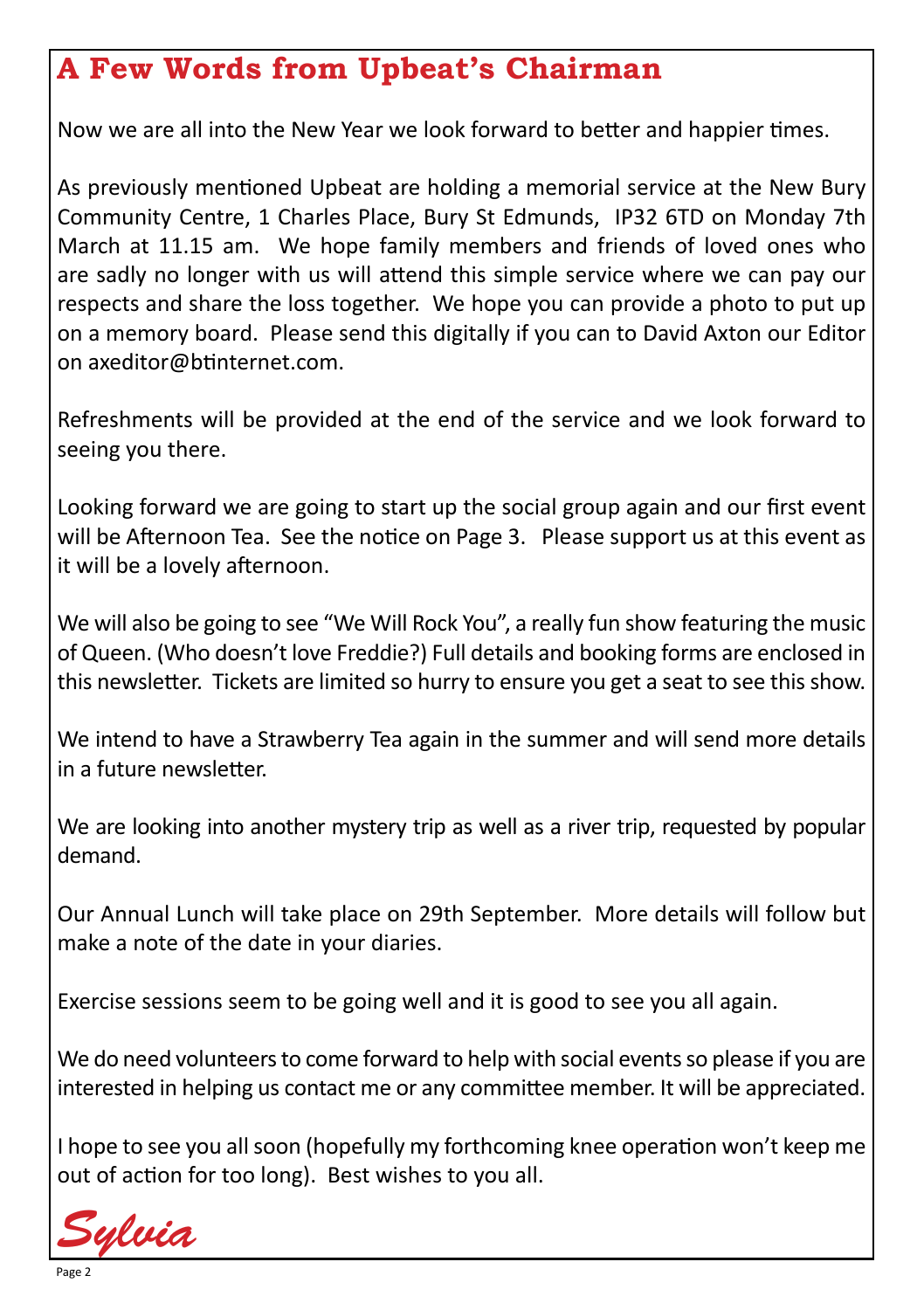

**Come and join us for**

**Afternoon Tea** at

Great Waldingfield Village **Hall**

**Lavenham Road, CO10 0SE.**

**April 7th at 2pm**

**Entertainment from 'Wot No Cake? '**

Tickets £10 each, available at our exercise venues.

# **Peter Azzopardi, MSc!**

As reported in a previous newsletter, our instructor Peter was recently awarded his Masters degree in Sport and Exercise Nutrition. The formal graduation ceremony took place at the Royal Festival Hall in London on Thursday 20th January. Here we see Peter walking the red carpet to receive his degree. There to witness the event were Peter's mum, dad, and wife, Jasmin.

Peter reports that it was a sunny, albeit cold, day, but they had a great time. Covid restrictions meant that they had to do lateral flow tests on the morning of the ceremony and provide proof of these and of their vaccinations at the venue.



Once again, congratulations, Peter, from all your Upbeat friends.

*Editor's Note: Apologies to Peter that in the printed version of this newsletter I mistakenly awarded him a Master of Arts degree!*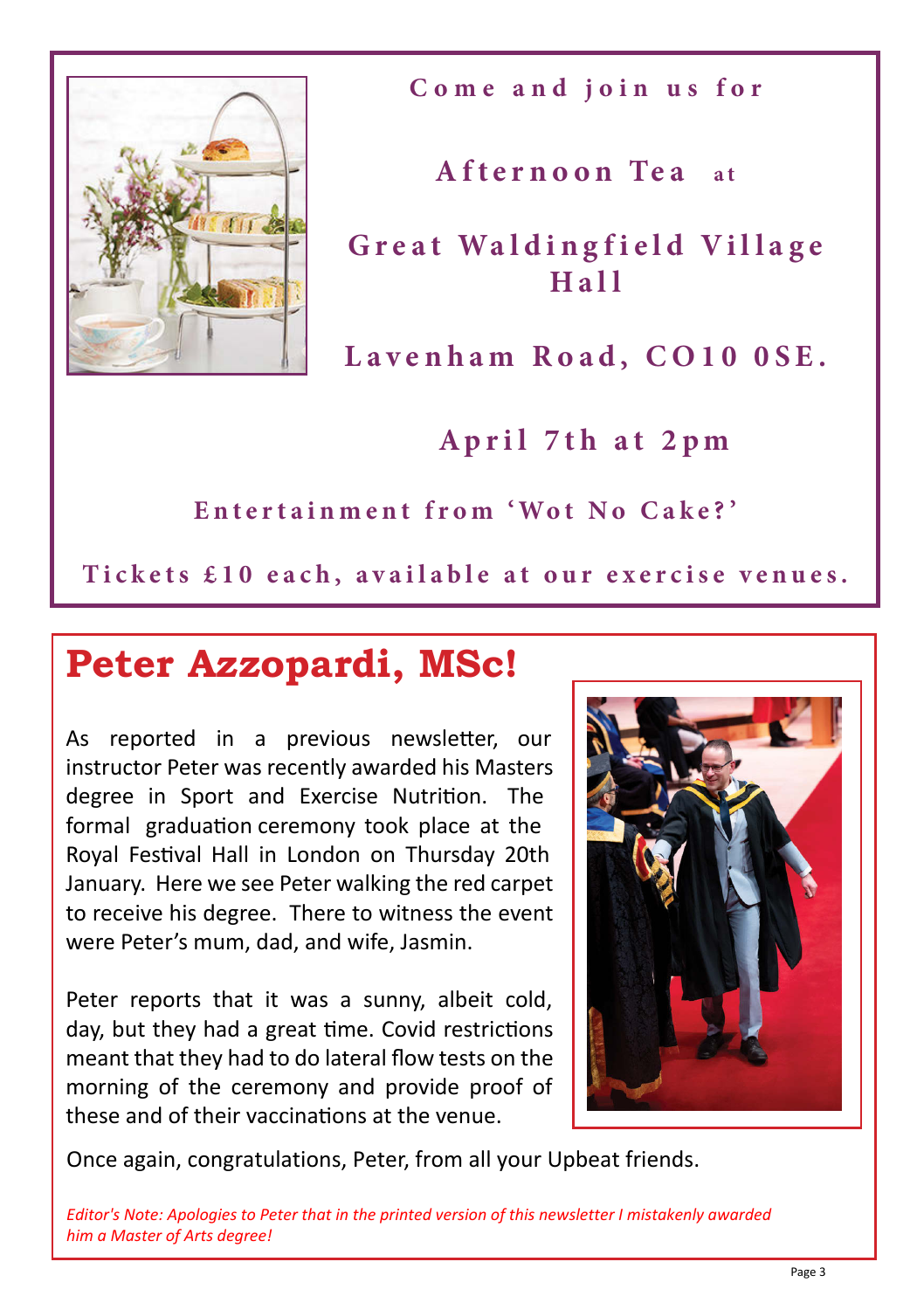#### 100 Club Winners

|          | The lucky winners were: |  |  |                                                                             |
|----------|-------------------------|--|--|-----------------------------------------------------------------------------|
| December |                         |  |  | 1st prize £100 No. 074 Mrs E Williams<br>2nd Prize £71.50 No. 164 Mr D Cook |
| January  |                         |  |  | 1st prize £100 No. 285 Mr D Rowe                                            |

 **2nd Prize £71.50 No. 111 Mr R Mountfort**

Bob Mountfort generously donated his prize to Upbeat funds.

#### **REMINDER – 100 club draw**

With the last draw of the 2021/22 year already having taken place in January, it is time to start the new year. At the time of writing we are well short of members for the 100 Club. For the last couple of years, Covid has prevented our normal fundraising programme, so income from the 100 Club is even more important, but we have planned to hold some events this year.

If you are unable to participate in any of the fundraising events during the year, this is a great way to help the group. The cost is £12 per year per share and if we get over 200 members, the first prize will be £100 per month.

With well over 700 members registered with us, we should be able to get to this number. You will have received the forms with the last newsletter in early January and I have sent out a reminder email, but you can contact me for a new one if this is mislaid. My number is: 01359 232678.

Our exercise classes and visits to the nurses are heavily subsidised by us, so this is a good way of supporting the group, thank you.

*Hilary*

#### New Members December - January

Mr & Mrs Tim and Jan Warner Mr & Mrs Michael and Susan Murkin Mr & Mrs Eric and Christine Hazell Mr & Mrs Graham and Jean Thorpe Mrs Carol Hicks Mrs Joy Squirrell Mrs Carole Livens Mr Malcolm Johnson Mrs Susan Howard

*We extend a very warm welcome to you all. We hope you receive support and help from being Upbeat members. Due to the printer's deadline, this list is correct only up to January 27th. Members who joined after that date will be shown in the next issue of the newsletter.*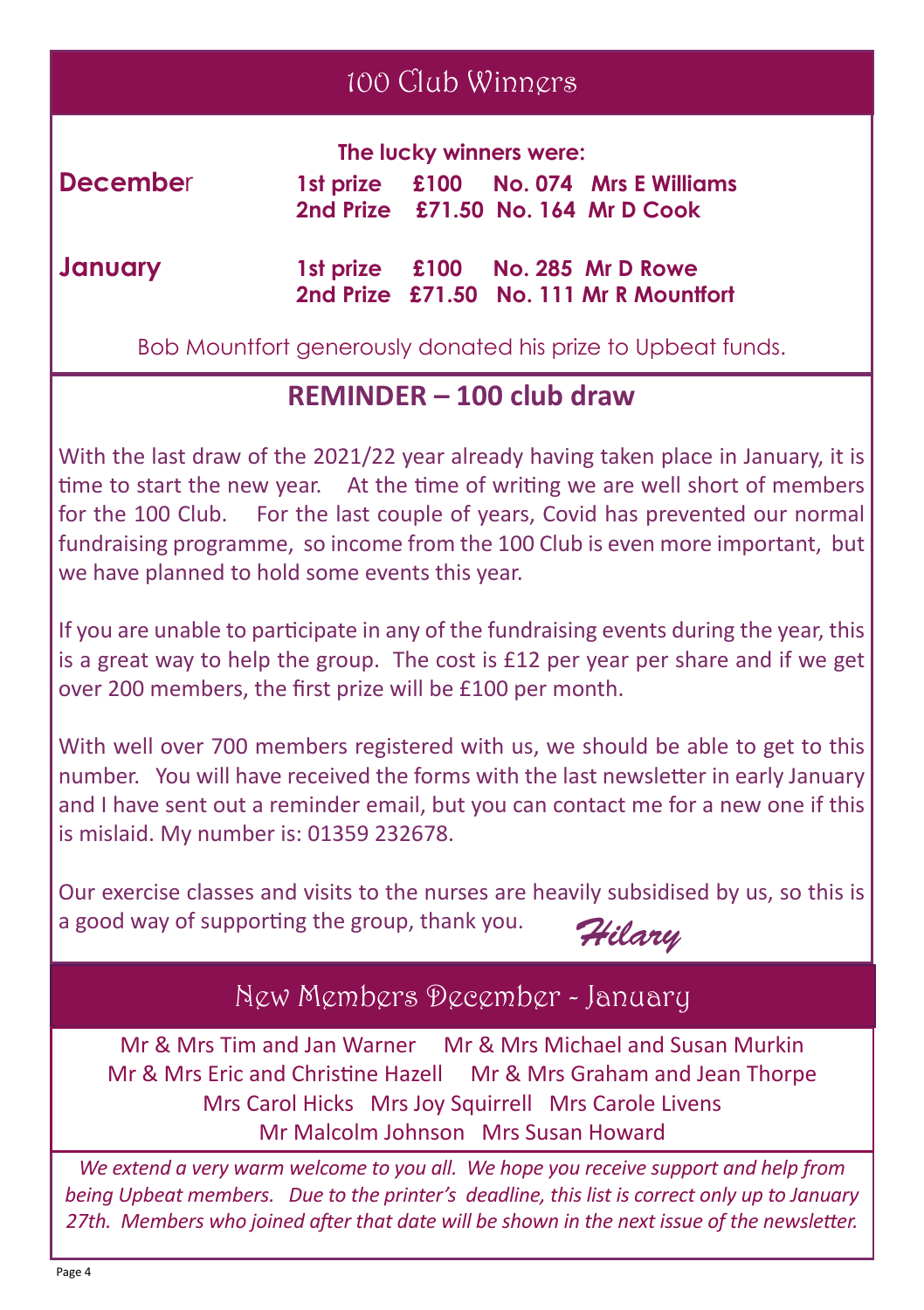#### Memorial Service for Our Lost Upbeat Members



As announced in our December Newsletter we will be holding a service in memory of those members we have lost. This will be held at the new New Bury Community Centre in Charles Place on Monday, March 7th, 2022, at 11.15 am following the exercise session.

A short service will be followed by reading of the names of those we've lost, after which tea and coffee will be available so we can talk and share remembrances.

*(Please note that these arrangements may be subject to change, in accordance with any revised Covid restrictions.)*



*Afterglow - An anonymous poem*

*I'd like the memory of me to be a happy one. I'd like to leave an afterglow of smiles when life is done. I'd like to leave an echo whispering softly down the ways, Of happy times and laughing times and bright and sunny days. I'd like the tears of those who grieve, to dry before the sun; Of happy memories that I leave when life is done.*

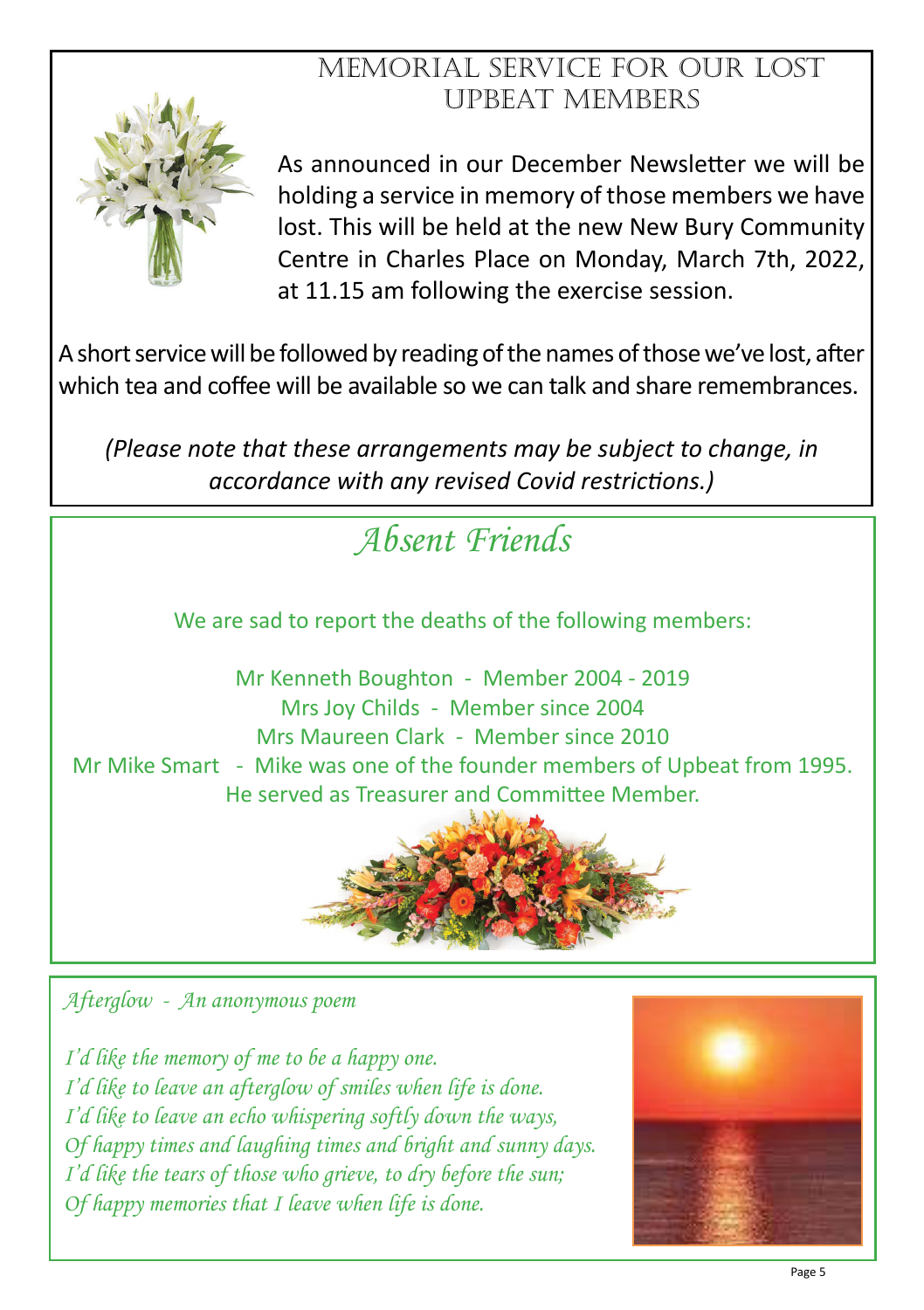# FOODS TO HEID FIGHT  $\begin{array}{cc} \mathbb{T} \mathbb{H} \mathbb{E} & \mathbb{F} \mathbb{L} \mathbb{A} \mathbb{B} & \mathsf{=} \end{array}$  and keep a healthy heart!

Currently things can take some time with our NHS, can't they? It must be two to three months ago when I was having my blood pressure taken by one of our cardiac nurses that she suggested I saw my GP. Well it took a couple of weeks to get an appointment, then I was sent to the West Suffolk for blood tests, followed by a week or two waiting for the results. These apparently showed something which the



GP felt warranted further investigation so I was then referred to the hospital again for an echo cardiogram. I was told that there might be a long wait for this but as it happened I was lucky enough to be offered a cancellation so had the tests towards the end of January. At the time of writing, I am waiting to see what, if anything, showed up in the echo and the electrocardiogram I also had

My GP also referred me to www.onelifesuffolk.co.uk. Because I'm overweight I've been offered a 12-week membership to 'Slimming World', paid for by the NHS! Years ago Valerie and

I went to Weight Watchers and I have to say I felt much better for losing almost two stone so I'm hopeful that 'Slimming World' will result in a similar loss and that I shall be able to sustain the loss! It also happens that for other medical reasons Valerie has been recommended to eat more green vegetables and fruits so I got to thinking about what we eat and how I might easily improve our diet. I do all the cooking so it's probably my fault if we aren't eating as healthily as we should, so I've been investigating on line and thought I'd share with you some of what I found out.

We eat quite a lot of fish and although I knew it was a 'healthy' option compared to meat, I didn't really know the facts. One type we eat frequently is salmon which, according to one website I consulted, is a 'superfood'! It's described as a top food for heart health, rich in omega-3s, the healthy fats that may lessen the risk of heart rhythm disorders and lower blood pressure. Usually



when I cook salmon, I confess, I fry it in a little butter. NAUGHTY!!! Frying in light spray oil would be be a healthier option but one recommendation was to bake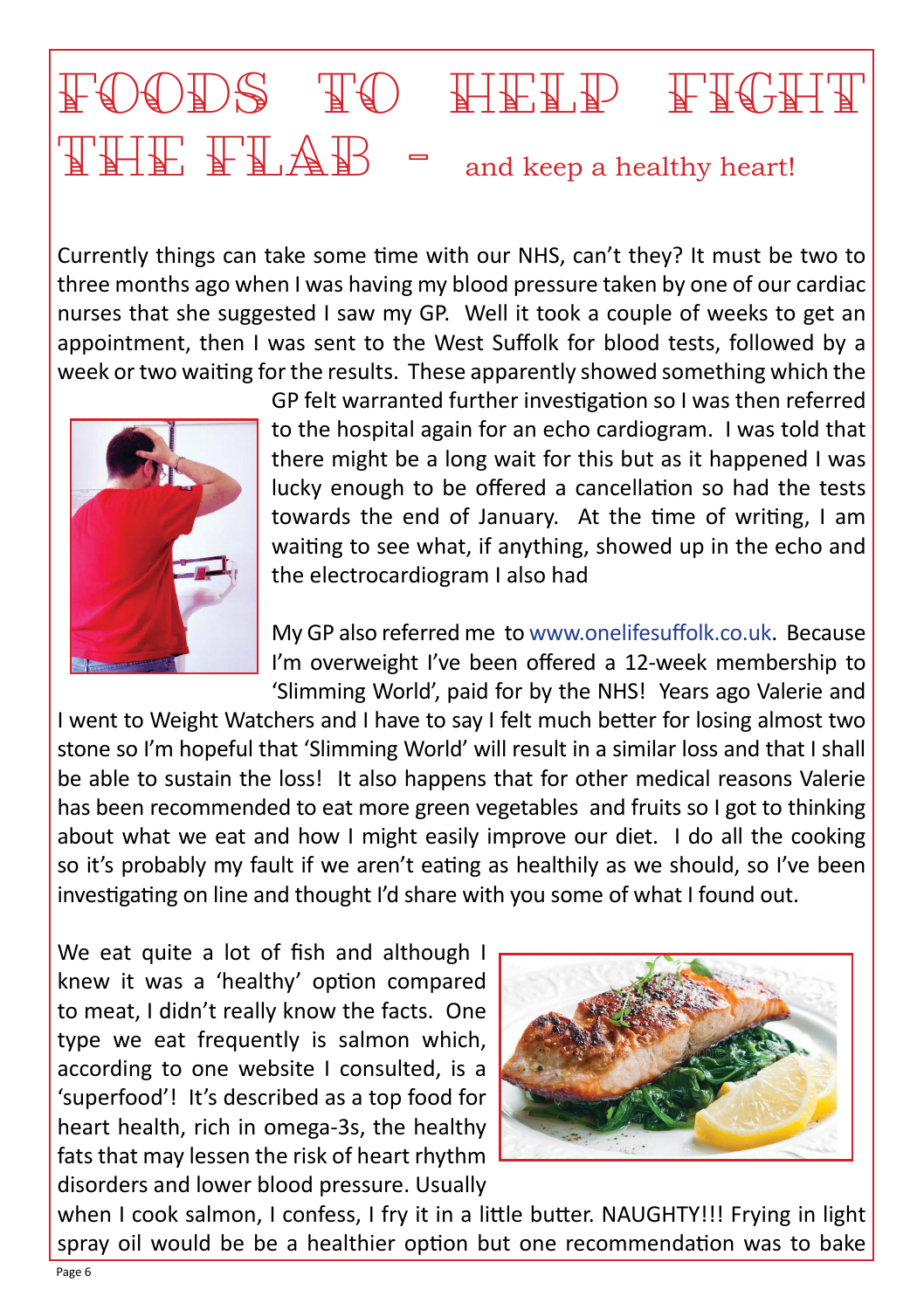it in foil with herbs - no extra oil or fat. That would be an easy change to make, wouldn't it? Next time you see me, ask if I've put it into practice.

Herbs, I found, come highly recommended and adding these to foods instead of salt and fat is a real heart-healthy choice since they add flavour without the bad stuff. I'm dreadful for adding salt - not when cooking but when the food is served. I must try the herb alternative!

Tuna can be a less expensive alternative to fresh salmon, or of course for some dishes you can always use a can of tuna, but choose tuna packed in water, not oil, to keep it heart-healthy. Rainbow trout is another tasty and healthy fish with plenty of omega-3 content and it's a good source of potassium, and vitamins B6, which aids metabolism and the creation of red blood cells, and B12, which supports the normal function of your nerve cells. B12 is also needed for red blood cell formation as well as boosting your energy, improving your memory and helping prevent heart disease. Just fancy - all that from a bit of fish!

Of course there are many others: cod, haddock, mackerel, and sardines - all of which are beneficial to heart health. Another favourite of ours is prawns, especially the larger-sized King prawns.

Apparently prawns include all nine amino acids, often referred to as the building blocks of proteins, in the right proportion for the body to function properly. Prawns

are extremely low in calories but they do contain higher than average amounts of cholesterol. However, the good news is that they don't lead to higher cholesterol levels in the body. They contain significant amounts of iron, which is found in only a few types of food and is essential for the body to distribute oxygen effectively.



Some time ago I discovered a website for a company which delivers pre-packaged, frozen fish to our door. There are various selection boxes to choose from, with different fillets of fish at a range of prices I get a box or two every couple of months so there's always something in the freezer that's nourishing, easy to prepare, and heart-healthy.

So, how will I get on with my 'Slimming World' course? Who knows? I'm waiting to hear when I can start but I promise I will keep you posted in future newsletters. One thing is for sure, it's going to be difficult to resist having a juicy pork chop every now and again!